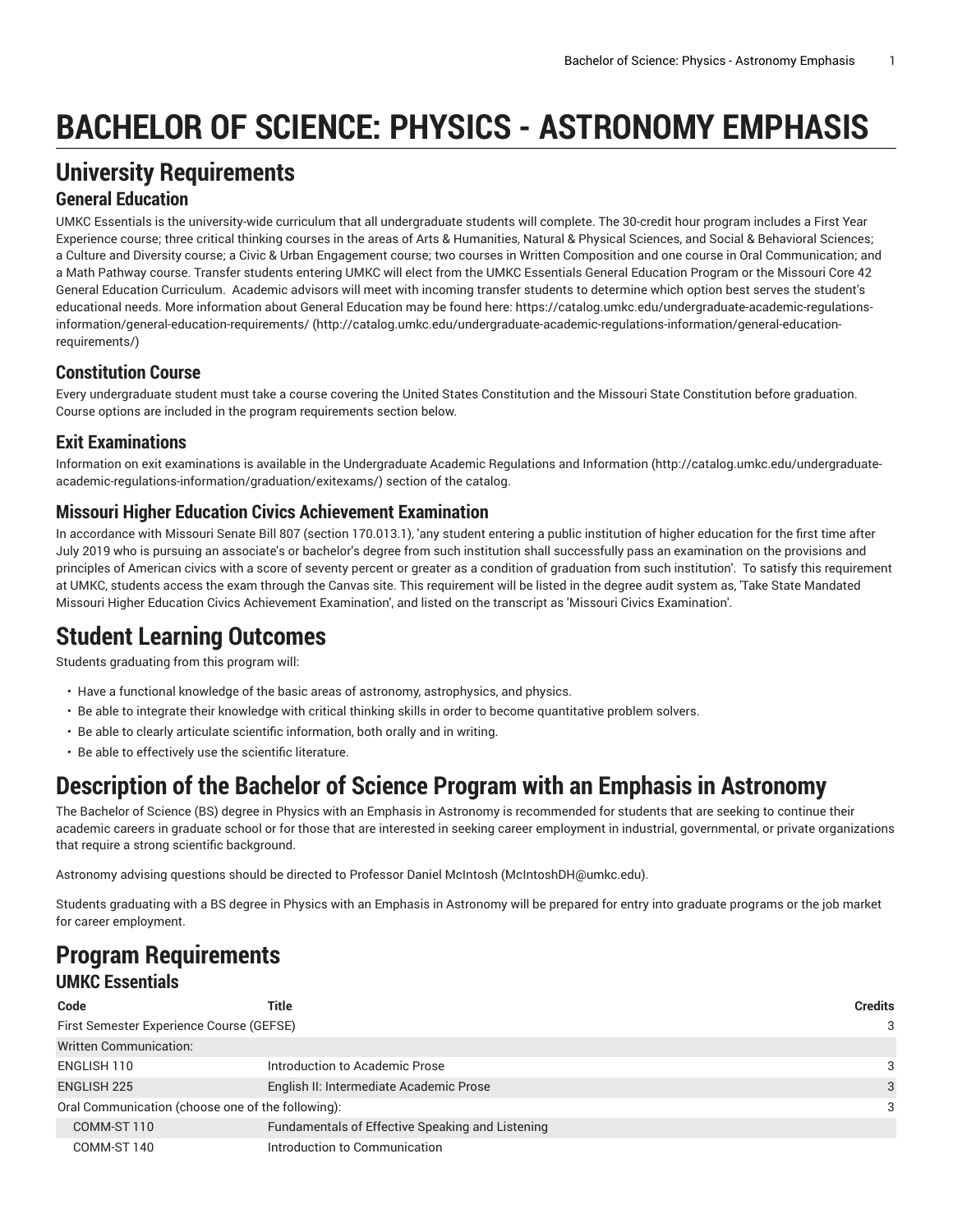| COMM-ST 212                                                  | Argumentation And Debate (offered via dual credit only) |    |
|--------------------------------------------------------------|---------------------------------------------------------|----|
| COMM-ST 277                                                  | Interpersonal Communication                             |    |
|                                                              | Math Pathway (satisfied in major requirements below)    |    |
| Critical Thinking in Arts & Humanities (GECRT-AH)            |                                                         | 3  |
| Critical Thinking in Natural & Physical Sciences (GECRT-SC)  | 3                                                       |    |
| Critical Thinking in Social & Behavioral Sciences (GECRT-SS) | 3                                                       |    |
| Culture & Diversity Course (GECDV)                           |                                                         | 3  |
| Civic & Urban Engagement Course (GECUE)                      |                                                         | 3  |
| <b>Total Credits</b>                                         |                                                         | 27 |

#### **Constitution Course Requirement**

Section 170.011.1 of the Missouri Revised Statutes, 2015, states that all candidates for a degree issued by a college or university in the state of Missouri must have "satisfactorily passed an examination on the provisions and principles of the Constitution of the United States and of the state of Missouri, and in American history and American institutions."

Courses at UMKC that satisfy this state requirement are:

| Title                                                                                                      | <b>Credits</b> |
|------------------------------------------------------------------------------------------------------------|----------------|
|                                                                                                            | 3              |
| The Supreme Court And The Criminal Process                                                                 |                |
| U.S. History to 1877                                                                                       |                |
| U.S. History Since 1877                                                                                    |                |
| <b>Honors American Government</b>                                                                          |                |
| American Government                                                                                        |                |
| Code<br>Choose one of the following:<br>CJC 364<br>HISTORY 101<br>HISTORY 102<br>HONORS 230<br>POL-SCI 210 |                |

Total Credits 3

There are a few other ways this requirement can be satisfied for students transferring to UMKC:

• Take an equivalent course from the list above at a regionally accredited institution.

- Earn credit for one of the above courses through AP, IB, or CLEP.
- Take a course that directly satisfies the Missouri Constitution Requirement at another Missouri institution.
- Have a previous bachelors degree (or higher) from a regionally accredited institution.
- Have an Associate of Arts degree from a regionally accredited institution.
- Complete the 42 Hour Core at a Missouri institution and have it listed on the official transcript.

#### **Major Requirements**

Students must successfully complete the major requirements below with at least 12 hours of the noted upper division (300+) course requirements completed at UMKC.

| Code                         | <b>Title</b>                                                                          | <b>Credits</b> |
|------------------------------|---------------------------------------------------------------------------------------|----------------|
| <b>ASTR/PHYSICS 353</b>      | <b>Practical Astronomy</b>                                                            | 3              |
| <b>ASTR/PHYSICS 355</b>      | <b>Stellar Astrophysics</b>                                                           | 3              |
| <b>ASTR/PHYSICS 356</b>      | Galaxies                                                                              | 3              |
| <b>ASTR/PHYSICS 465</b>      | Cosmology                                                                             | 3              |
| COMP-SCI 101                 | Problem Solving and Programming I                                                     | 3              |
| <b>CHEM 211</b><br>& 211L    | <b>General Chemistry I</b><br>and Experimental General Chemistry I                    | 5              |
| <b>MATH 120</b>              | Precalculus                                                                           | 5              |
| <b>MATH 210</b>              | Calculus I                                                                            | 4              |
| <b>MATH 220</b>              | Calculus II                                                                           | 4              |
| <b>MATH 250</b>              | Calculus III                                                                          | $\overline{4}$ |
| PHYSICS 240<br>& PHYSICS 250 | Physics For Scientists and Engineers I<br>and Physics For Scientists and Engineers II | 10             |
| PHYSICS 310<br>& PHYSICS 311 | Mechanics I<br>and Mechanics II                                                       | 6              |
| PHYSICS 330                  | Methods Of Theoretical Physics I                                                      | 3              |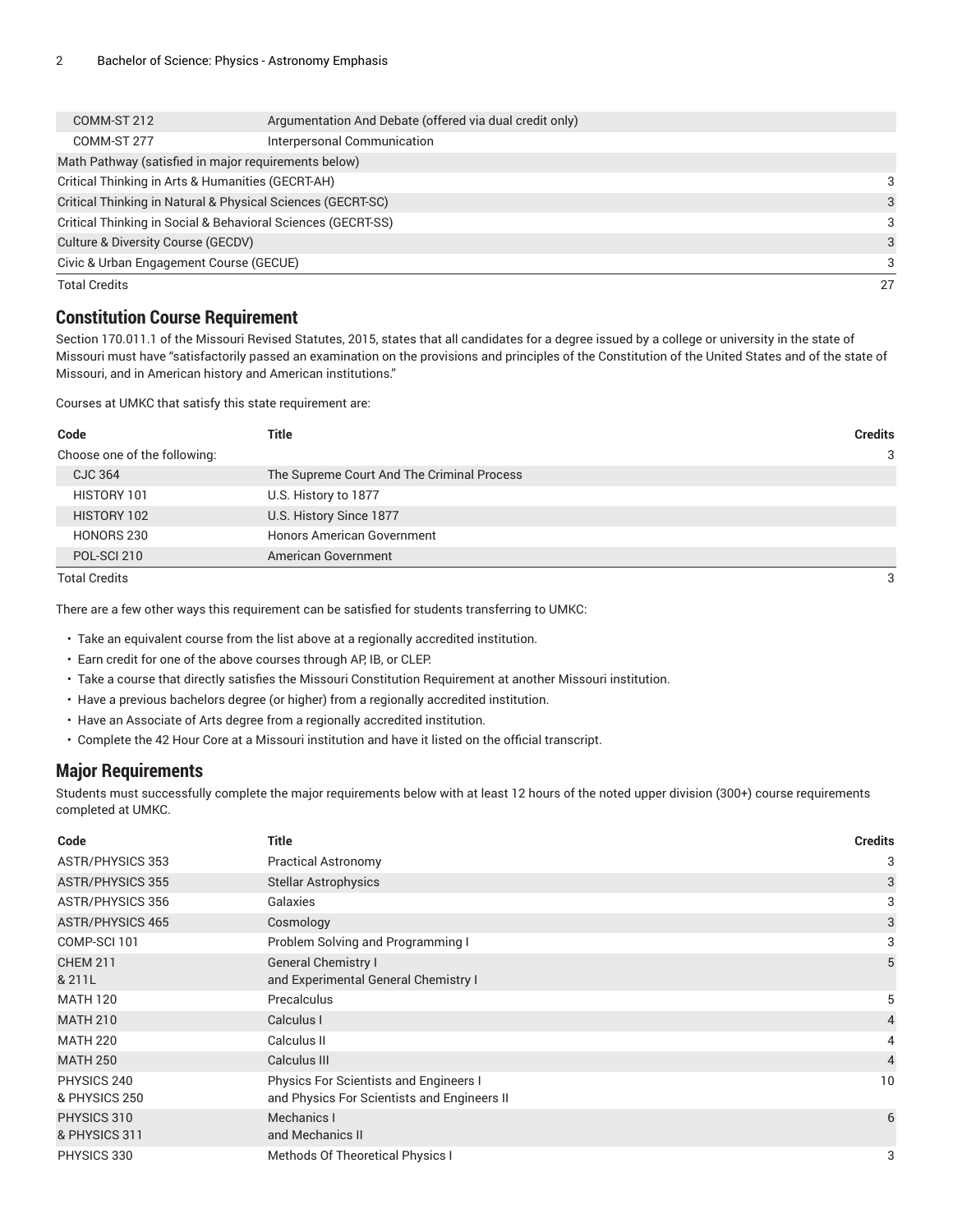| PHYSICS 350                  | Modern Physics With Engineering Applications                           | 3  |
|------------------------------|------------------------------------------------------------------------|----|
| PHYSICS 410                  | <b>Thermal Physics</b>                                                 | 3  |
| PHYSICS 460<br>& PHYSICS 461 | <b>Electricity And Magnetism I</b><br>and Electricity And Magnetism II | 6  |
| PHYSICS 472                  | Introduction To Quantum Mechanics                                      | 3  |
| PHYSICS 476LW                | <b>Advanced Laboratory</b>                                             | 3  |
| or PHYSICS 395L              | <b>Computer Interfacing Laboratory</b>                                 |    |
| <b>Total Credits</b>         |                                                                        | 74 |

#### **Math and Science Requirements**

The Bachelor of Science degree requires a minimum of 60 hours in math and science coursework. The number of credit hours needed to meet this minimum requirement are listed below.

**Code Title Credits Additional Math/Science Coursework (Satisfied in program requirements above)**

#### **General Electives**

Students must take elective credit hours to meet the minimum credit hour requirement for their degree, including at least 36 credit hours of coursework at the 300-level or above. The minimum required by the university is 120 credit hours, of which at least 30 credit hours must be taken at UMKC, but some degree programs require more.

| Code                     | <b>Title</b> | <b>Credits</b> |
|--------------------------|--------------|----------------|
| <b>General Electives</b> |              | 16             |

**Minimum GPA: 2.0**

**Total Credit Hours: 120**

### **Formulating a Plan of Study**

In order to ensure that the appropriate courses are taken, students are encouraged to consult with the undergraduate advisor for astronomy (Professor Dan McIntosh, [mcintoshdh@umkc.edu](mailto:mcintoshdh@umkc.edu)) before beginning the major.

# **Tools for Planning and Fulfilling Academic Requirements**

UMKC's Major Maps are detailed, semester by semester plans that lead a student to complete all degree requirements within four years. Plans include benchmarks and critical courses by term that assist a student's evaluation of progress and major "fit". In order to ensure that the appropriate courses are taken, students are encouraged to consult with the undergraduate advisor for this major. Please see the tab above to view the major map for this program.

UMKC's [Transfer](https://www.umkc.edu/admissions/transfer-guides.html) Guides [\(https://www.umkc.edu/admissions/transfer-guides.html](https://www.umkc.edu/admissions/transfer-guides.html)) provide detailed guidance on recommended transfer coursework, plans of study, transfer timelines, and transfer contact information. To ensure a seamless transfer experience, students are encouraged to work with both their community college advisor and a UMKC advisor when planning their coursework.

UMKC's [PlanMyDegree](https://www.umkc.edu/registrar/academic-programs/plan-my-degree.html) 'Audit' ([https://www.umkc.edu/registrar/academic-programs/plan-my-degree.html\)](https://www.umkc.edu/registrar/academic-programs/plan-my-degree.html) degree audit system provides an individual evaluation of all degree requirements (General Education, Degree Specific, Major Specific, etc.) for students' officially recorded (Office of Registration and Records) and "what if" exploratory plans of study. This evaluation is used to certify all graduation requirements.

UMKC's [PlanMyDegree](https://www.umkc.edu/registrar/academic-programs/plan-my-degree.html) 'Plans' [\(https://www.umkc.edu/registrar/academic-programs/plan-my-degree.html\)](https://www.umkc.edu/registrar/academic-programs/plan-my-degree.html) degree planning tool enables students to develop a personalized semester by semester plan of study towards completion of degree requirements for student's officially recorded (Office of Registration and Records) and "what if" exploratory plans of study. Update and edit your full plan to degree completion each term and confirm accuracy each semester with your Academic Advisor(s).

### **Major Map Four Year Graduation Plan - Courses & Critical Benchmarks for First Time College Students:**

UMKC's Major Maps are detailed, undergraduate four-year course outlines that inform students on the classes they should take and when to take them. Outlines are updated yearly. Graduate students should visit their program's individual school for program outlines.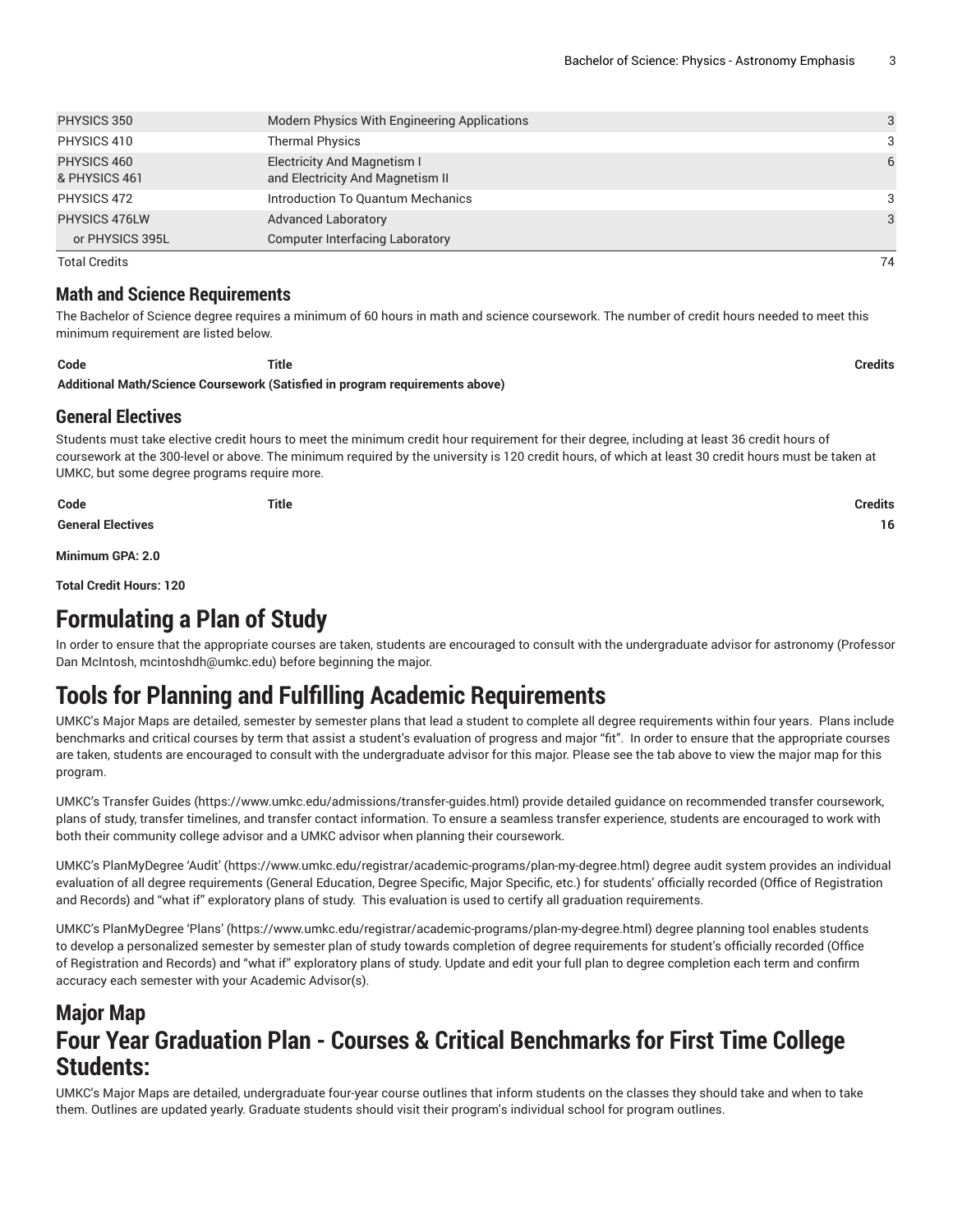**First Year**

The following is a sample course of study. Your path to graduation may vary based on factors such as college credit you earned while in high school, transfer work from other institutions of higher learning, and placement in Mathematics. You are responsible for checking prerequisites to any courses. It is the Student's responsibility to ensure that all program requirements are met. This guide is not a substitute for academic advisement.

| <b>Fall Semester</b>                    | <b>Credits</b> | <b>Spring Semester</b>                              | <b>Credits</b> |                           |
|-----------------------------------------|----------------|-----------------------------------------------------|----------------|---------------------------|
| MATH 210 <sup>CC</sup>                  |                | 4 MATH 220CC                                        |                | 4                         |
| <b>GEFSE 101</b>                        |                | 3 PHYSICS 240CC                                     |                | 5                         |
| ENGLISH 110                             |                | 3 ENGLISH 225                                       |                | 3                         |
| COMM-ST 110, 140, or 277                |                | 3 GECRT-AH 101                                      |                | 3                         |
| GECRT-SC 101                            | 3              |                                                     |                |                           |
|                                         | 16             |                                                     |                | 15                        |
| <b>Second Year</b>                      |                |                                                     |                |                           |
| <b>Fall Semester</b>                    | <b>Credits</b> | <b>Spring Semester</b>                              | <b>Credits</b> |                           |
| MATH 250 <sup>CC</sup>                  |                | 4 PHYSICS 350CC                                     |                | 3                         |
| PHYSICS 250 <sup>CC</sup>               |                | 5 COMP-SCI 101 <sup>CC</sup>                        |                | 3                         |
| <b>CHEM 211</b><br>& 211L <sup>CC</sup> |                | 5 ASTR 353 or PHYSICS 410                           |                | 3                         |
|                                         |                | GECRT-SS 101                                        |                | $\ensuremath{\mathsf{3}}$ |
|                                         |                | General Elective (ASTR 150 or 155<br>recommended)   |                | 3                         |
|                                         | 14             |                                                     |                | 15                        |
| <b>Third Year</b>                       |                |                                                     |                |                           |
| <b>Fall Semester</b>                    | <b>Credits</b> | <b>Spring Semester</b>                              | <b>Credits</b> |                           |
| PHYSICS 310                             |                | 3 PHYSICS 311                                       |                | 3                         |
| PHYSICS 330                             |                | 3 ASTR 353 or PHYSICS 410                           |                | 3                         |
| ASTR 355 or 356                         |                | 3 GECUE 201                                         |                | 3                         |
| GECDV 201                               |                | 3 General Elective (ASTR 150 or 155<br>recommended) |                | 3                         |
| HISTORY 101, 102, or POL-SCI 210        |                | 3 General Elective                                  |                | 3                         |
|                                         | 15             |                                                     |                | 15                        |
| <b>Fourth Year</b>                      |                |                                                     |                |                           |
| <b>Fall Semester</b>                    | <b>Credits</b> | <b>Spring Semester</b>                              | <b>Credits</b> |                           |
| ASTR 355 or 356                         |                | 3 ASTR 465                                          |                | 3                         |
| PHYSICS 460                             |                | 3 PHYSICS 461                                       |                | 3                         |
| PHYSICS 472                             |                | 3 General Elective                                  |                | 3                         |
| PHYSICS 476LW or 395L                   |                | 3 General Elective                                  |                | 3                         |
| <b>General Elective</b>                 |                | 3 General Elective                                  |                | 3                         |
|                                         | 15             |                                                     |                | 15                        |

Total Credits: 120

CC Critical Courses provide feedback regarding major fit and help indicate likelihood of successful completion of chosen academic program and degree.

# **Recommendations to Maintain Progress toward 4-Year Degree Completion**

- Completion of the First Semester Experience (FSE) course in first term.
- Early completion of Written Communication, Oral Communication, and Math Pathway requirements.
- Maintain the minimum GPA required for academic Good Standing for your degree program.